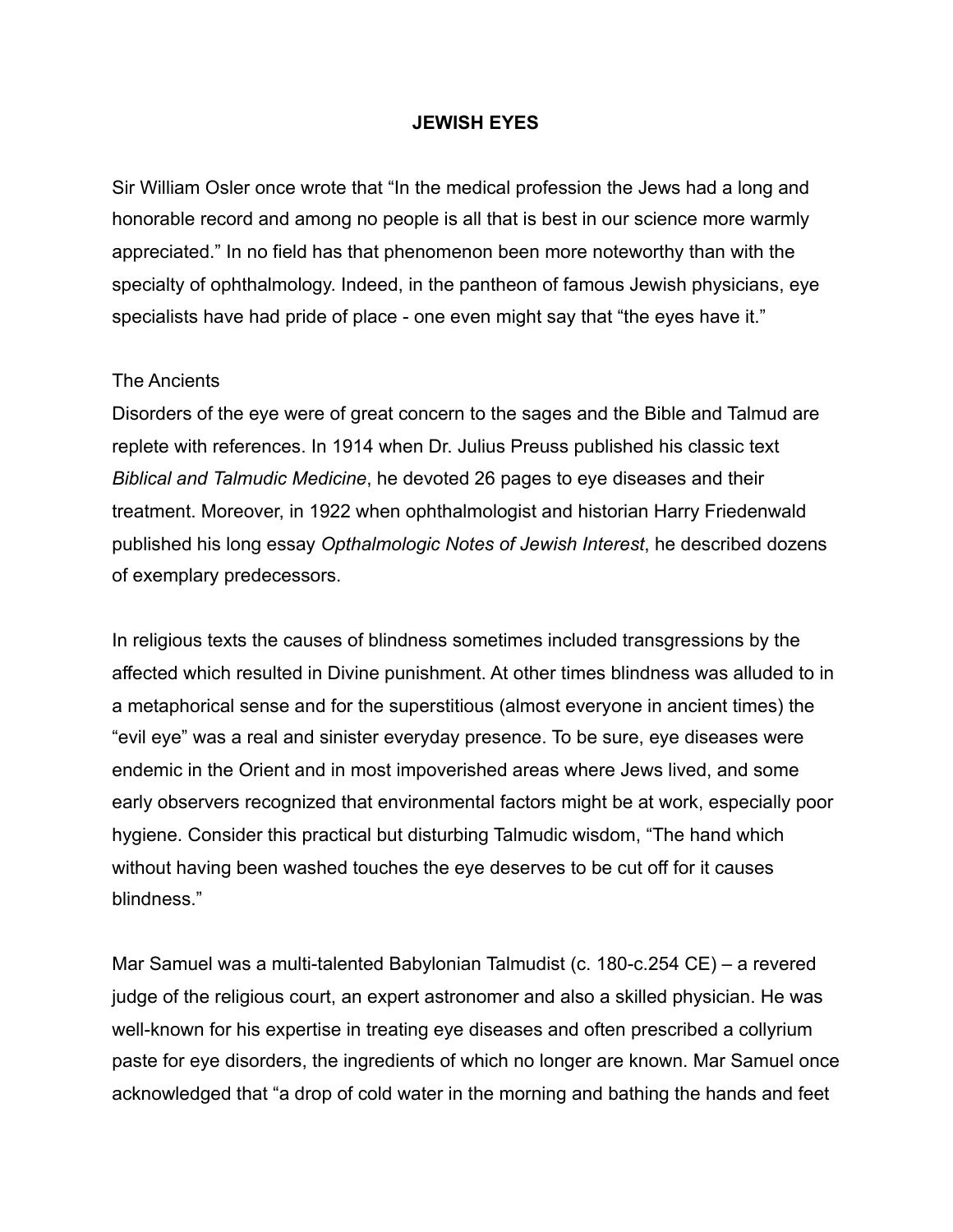in hot water in the evening is better than all the eye salves in the world" and consistent with this emphasis on hygiene, heasserted that "untidiness [neglect] of the head leads to blindness."

Less plausible causes of defective vision cited in the Talmud included combing one's head when it is dry, drinking the drip-drop of wine from the barrel, and putting on shoes while the feet are still damp (*Pesachim* 111b). Elsewhere the Talmud declared that the eyes of anyone who looks at three things become dim: staring at the rainbow, at the regent, and at the priests during the benediction. Why? Because the Divine Majesty is mirrored in all three (*Chagigah* 16a). Among popular remedies for eye disorders were human milk, wine or honey – this last only if consumed before meals because if taken after meals honey has the opposite effect. More odious, but reportedly equally effective was the liberal use of spittle from a fasting person!

Mar Samuel served for a while as Rabbi Judan HaNasi's personal physician and there is a legend that when the *rebbe* developed an eye disease, Samuel said, "I will fill the eye with *samma* [powder]." Rabbi Judah answered, "I cannot bear it." "Then I will apply an ointment to it." "This too I cannot bear." So Mar Samuel placed a phial of chemicals under his pillow and Rabbi Judah was healed. Raschi explained that "the strong power of *sam's* fumes had traversed the skull and the brain up to the eyes." The more skeptical early 20<sup>th</sup> century physician Julius Preuss suggested that closer to the truth was cure by the power of suggestion.

Isaac Israeli was one of the leading physicians during the Arabic dominance in the Middle East. Among the Arabs he was known simply as *Israili*. Born in Egypt sometime before 850 CE, some sources suggest that he lived to one hundred years. As one Arab scholar wrote of him, "He lived over one hundred years, never married and did not seek wealth. He composed valuable works…which cannot be weighed with gold and silver." Once when asked whether he regretted not having children to live after him, Isaac replied, "I shall leave my book on fever as my posterity." Isaac Israeli was Egypt's most famous oculist, renowned for his observations on ophthalmia and trachoma. His books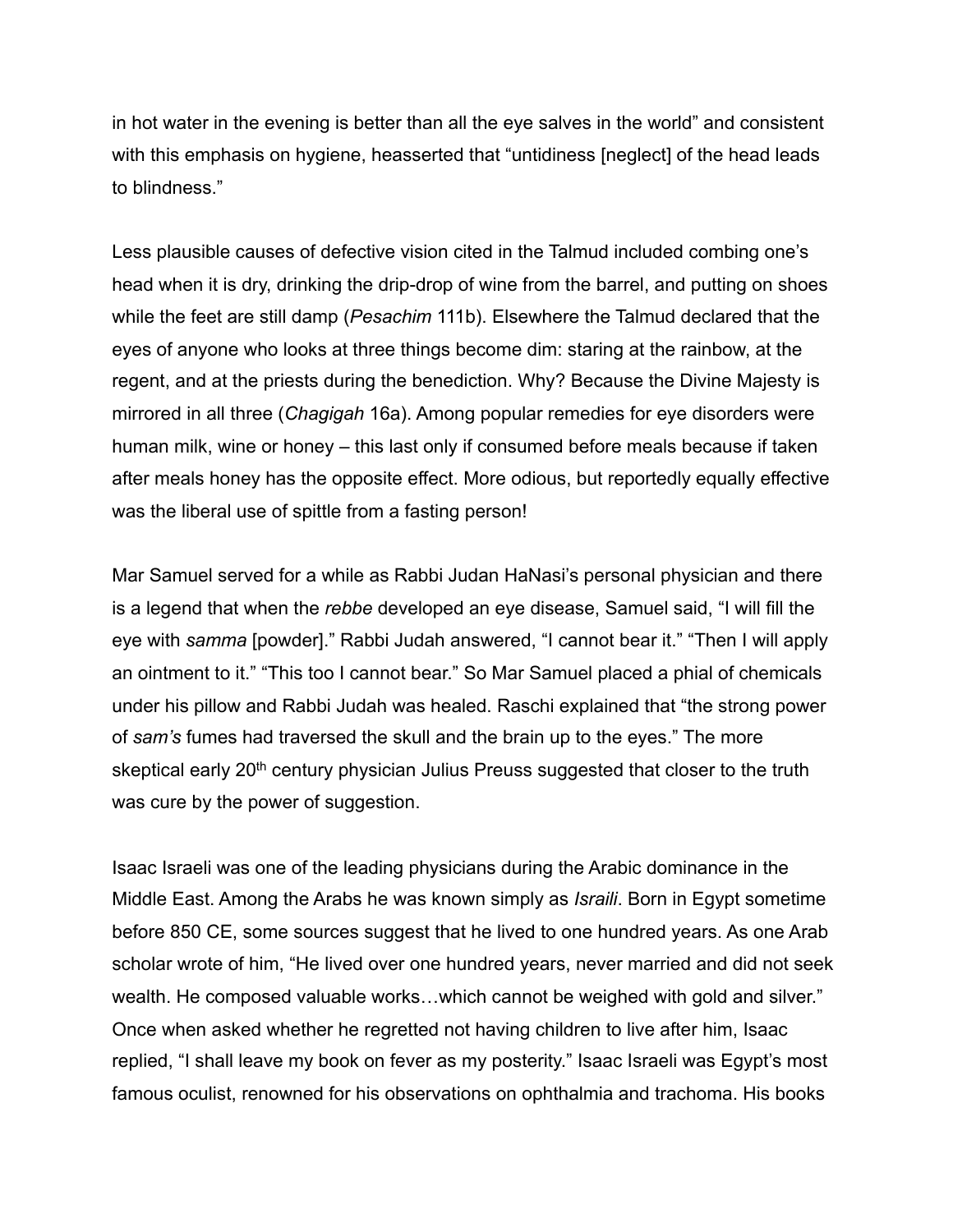were written in Arabic, but translated into Hebrew and Latin and during the Middle Ages he was considered equal in rank to Hippocrates, Galen and Rhazes. Of greatest interest to modern physicians are his numerous medical aphorisms of which I'll cite only a few:

*-Most illnesses are cured without the physician's help through the aid of nature. -Do not rely on cure-alls, for they depend mostly on ignorance and superstition. -Try to ease the mind of the patient, encourage him to look forward to being cured, even if thou art not thyself convinced of it, for this will greatly strengthen his nature.*

*-Suffer not thy mouth to condemn when something happens to a physician, for everyone has his evil day. Let thy deeds praise thee and seek not thine honor in another's shame.*

*-Fix the fee of thy patient when the disease is in its ascendancy and most severe, for as soon as he is cured he will forget what service thou has rendered.*

During the 12th century Maimonides wrote some 1,500 medical aphorisms, many of which concerned the eyes. One declared, "The eye is the most sensitive of organs. Therefore, drip medications into it extremely gently after slightly raising the upper eyelid. Dissolve the medications in liquids (such as egg albumin) whose nature is nonirritating." In another aphorism Maimonides wrote that the waters which accumulate in the eye produce what physicians call "tension" which accumulate between the crystalline lens and the cornea. But even the great scholar, who once was described as "the eagle of physicians," sometimes was way off base. For example, in one aphorism he remarked, "A person who has never seen ophthalmia [before,] when he [does] see a case will have his eyes become filled with fluid. If he continues to gaze upon it, he himself will be affected with ophthalmia." Apparently, Maimonides believed this phenomenon to be due not to contagion but to sympathy for as he explained, [It is the same as when] a person sees another making water, defecating, yawning, stretching – such awaken within him the desire to do the same." Of course, Maimonides lived some seven centuries before the germ theory was proposed.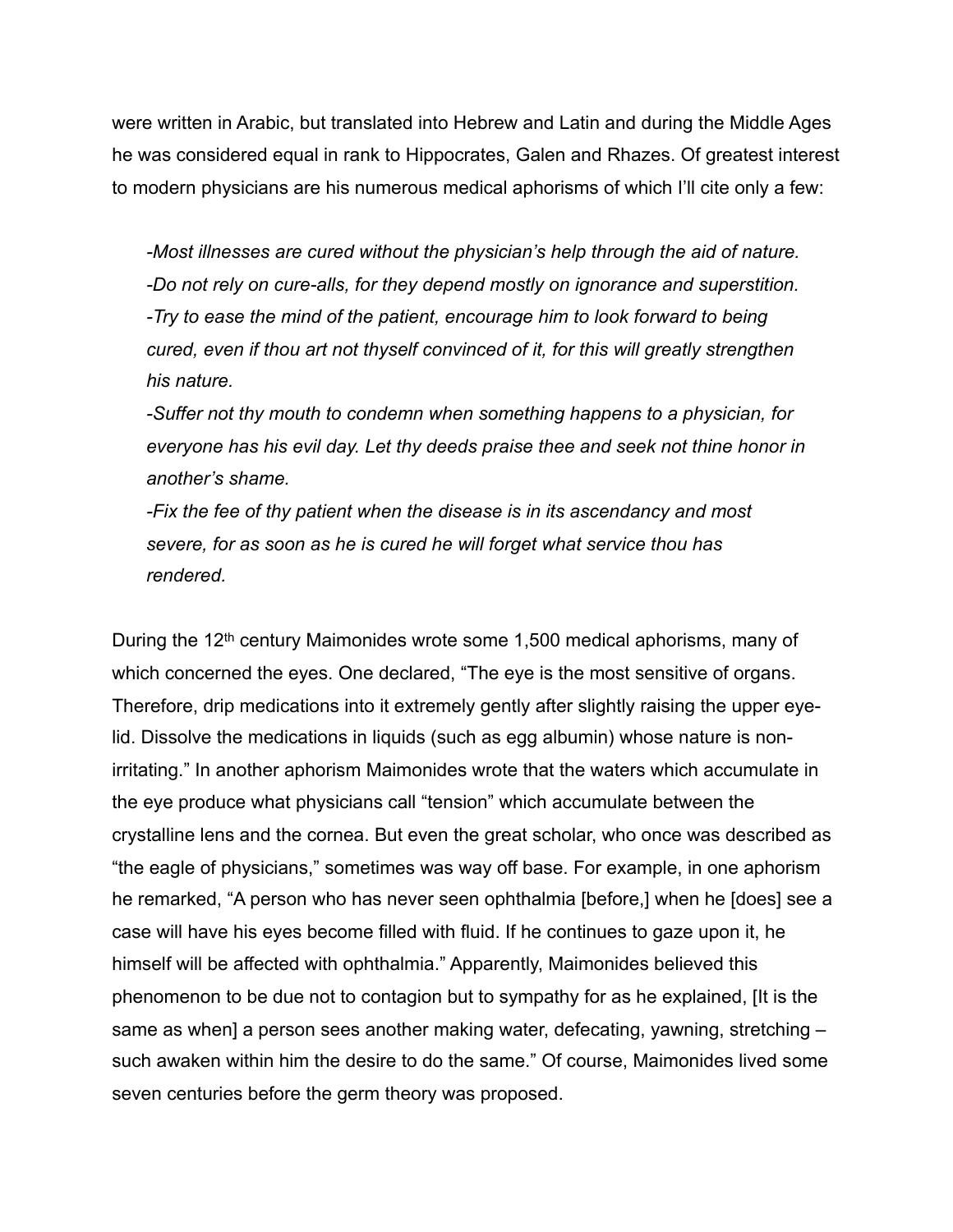In his historical review Harry Friedenwald described how many of the early Jewish eye specialists learned their skills from Arab doctors who were experts in the field. In turn, these Jewish doctors brought the best of Arabic medicine into Europe – but with mixed results. For example, in the  $14<sup>th</sup>$  century King John of Bohemia had a Jewish oculist from France treat him for his visual impairment. Because the doctor was unsuccessful the King had him tied up in a bag and thrown into the river – an extreme form of baptism! About a century later a different King John, this one of Aragon, also employed a Jewish oculist with better luck. The doctor successfully operated on both eyes for cataracts and the grateful King was completely cured of his blindness. We prefer to think that this surgeon was compensated more favorably than his predecessor.

# 19th Century Europe

After Emancipation in the early  $19<sup>th</sup>$  century, although young European Jews flocked in large numbers into science and medicine, progress within the academic establishment was grudging and the enthusiastic students found themselves marginalized and gravitated to less prestigious specialties such as dermatology-syphillology, neurology and (sorry to report to some readers) ophthalmology. Accordingly, Jews chaired eye departments in leading German and Austrian universities as well as in Hungary, France and even Russia. Jewish physicians founded eye hospitals, wrote atlases of ophthalmoscopy and described the actions of atropine and strychnine on the pupil.

Since general surgery was off limits, an easier track was eye surgery which chosen by a young Austrian Carl Koller who was a good friend of Sigmund Freud. At the time Freud was intrigued by the medical potential of cocaine which he viewed as a panacea for a range of ills. Freud asked Dr. Koller to help him test cocaine by chewing on it and then seeing if it enhanced his muscle strength. But Koller was more interested in eyes than muscles and when he noted that the drug numbed the mucus membranes of his tongue and lips, wondered if similarly it might provide local anesthesia before cataract surgery. Indeed it could and his discovery caused an immediate sensation, perhaps to the annoyance of his friend Freud who had high hopes that cocaine would gain him fame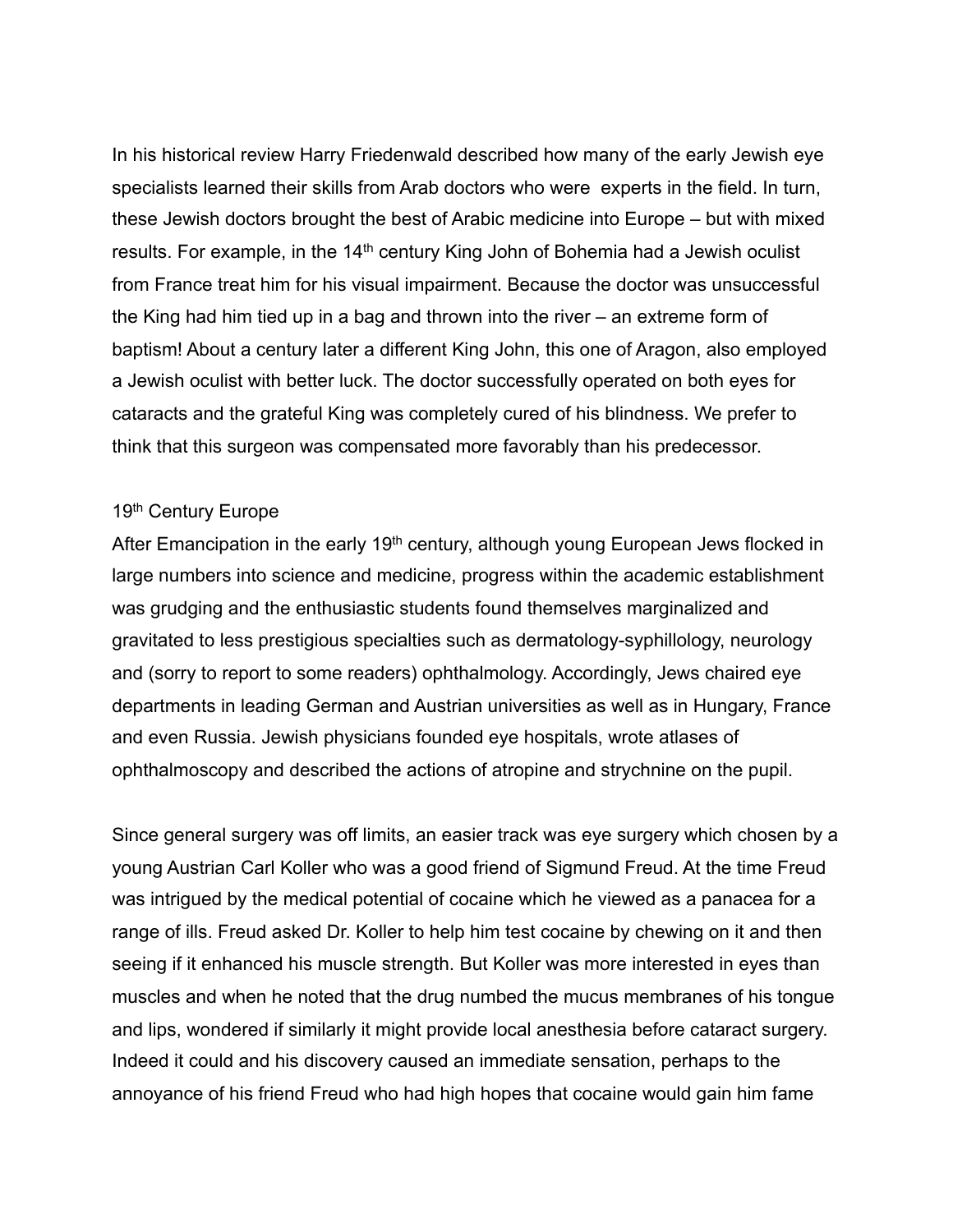and fortune. In 1885 Freud gave his friend the nickname "Coca-Koller." This preceded the introduction of a cocaine-based soft drink on the American market by one year. Although Dr. Koller's discovery made him famous, a university appointment still was out of the question. After he survived a dual over an anti-Semitic remark made y a gentile physician, Freud advised his friend to leave Vienna and "go confidently to America." And so "Coca-Koller" immigrated to the land of Coca Cola.

More about Dr. Koller shortly, but elsewhere in Europe several other Jewish eye specialists were making their mark in non-medical fields. One of these Max Mandelstamm (1839-1912) was born in Lithuania to enlightened parents. He had gone to a Russian high school before entering medical school in Estonia and later studied ophthalmology in Kiev where he would join the local medical faculty. Three times his colleagues elected him to the rank of associate professor, but each time he was rejected because of his religion. After the pogroms of 1881, he embraced Zionism and became a close friend and associate of Theodore Herzl.

Ludwig Zamenhof of Bialystok studied medicine in Russia and Poland during the early 1880s and, like Mandelstamm and other Jewish physicians such as Max Nordau and Leo Pinsker, he was a protozionist. Zamenhof practiced briefly as a generalist in a small town but wasn't a good businessman and gave away more money to his poor patients than he kept. So Zamenhof moved to Warsaw where he trained to be an oculist. Again his heart wasn't in it but, fortunately, he'd married a wealthy woman who encouraged his true interest which was in world affairs. In one of his early Zionist pamphlets, Dr. Zamenhof proposed Mississippi as a more suitable homeland for the Jews than Palestine (you may recall that Herzl had suggested Uganda.) But Ludwig Zamenhof became disenchanted with Zionism which he though would be unrealizable and gradually came to view his mission as not to encourage Jewish preservation so much as to be a force to unite all humanity. Toward this end, he developed the universal language which he called "Esperanto." It attracted many thousands of idealistic followers and by the time he died in 1917, there were nearly 2,000 Esperanto societies throughout the world.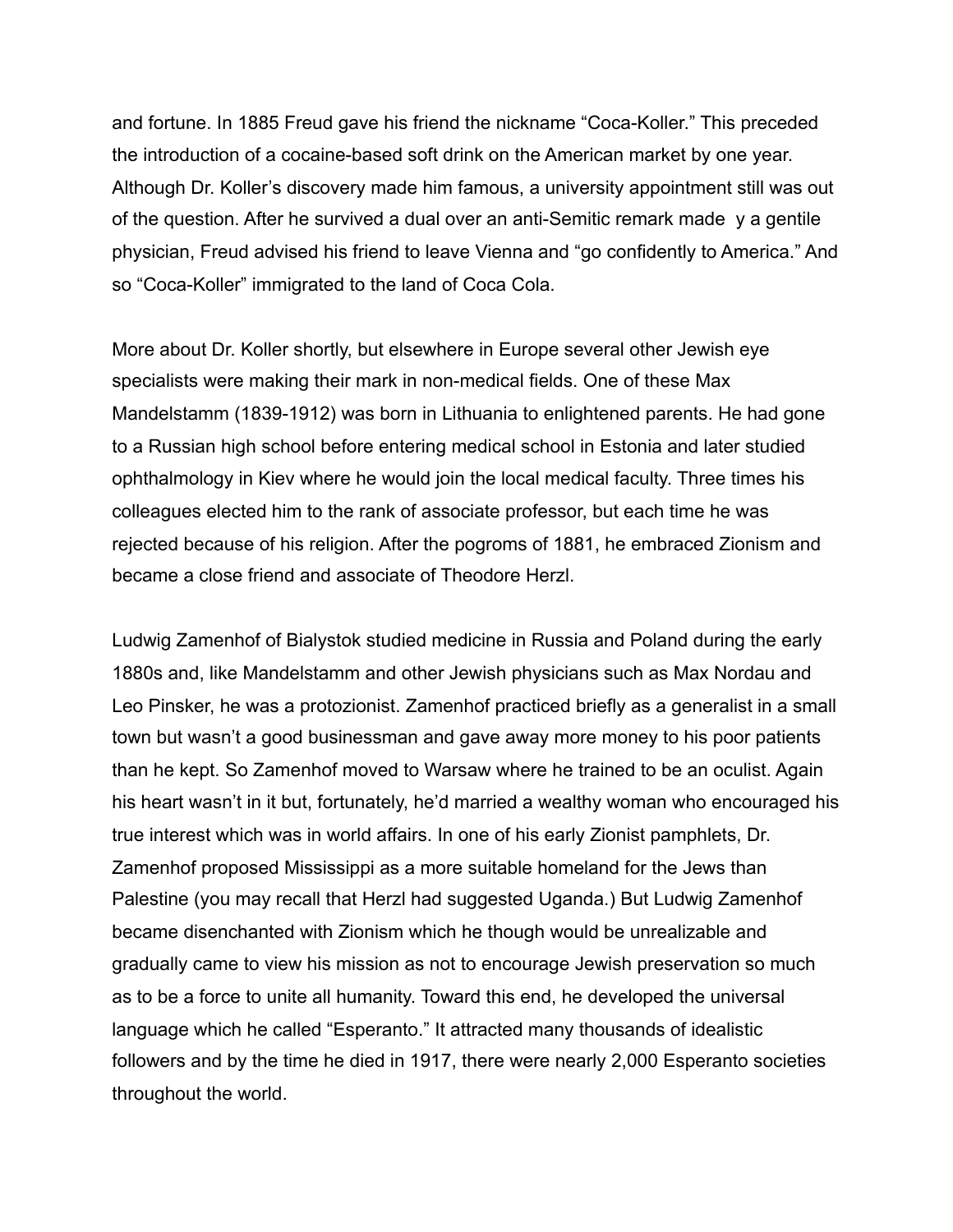Robert Remak (1815-1865) grew up in a Polish ghetto, the son of a cigar store owner and lottery agent. His family was descended from kabbalistic Rabbi Moses Cordovero and their surname was derived from the famous rabbi's Hebrew initials (ReMaK.) With new opportunities for education in mid-19<sup>th</sup> century Europe, he pursued medical studies in Berlin where he worked in the research laboratory of the great anatomist Johannes Muller as well as the Jewish ophthalmologist Jules Hirschberg. In his short but productive career, Dr. Remak became enmeshed ib dramatic new developments in German science and politics. In 1836 he described the filaments arising from nerve cells which later were named after Purkinje. In 1841 he was the first to report how new cells are formed by division of old cells – subsequently acknowledged by Virchow himself. Another of his early papers anticipated what much later would become known as the autonomic nervous system. In 1851 while working as assistant to the celebrated Albrecht von Graefe, Remak reported on the use of one of the first ophthalmoscopes. His many scientific contributions were widely recognized and under normal circumstances he would have advanced up the academic ladder. But despite liberalizing trends, no unbaptized German Jews were permitted to become full professors. In a direct appeal to the Prussian King Frederick Wilhem IV, Remak emphasized the commonality between German Christians and Jews and explained his obligation, as he put it, "to endeavor to help in advancing the community given [to him] by nature, instead of entering a new community." Dr. Remak's impassioned appeal notwithstanding, it was rejected but thanks to the intervention by the esteemed Baron von Humboldt, he was granted a lesser academic position.

Robert Remak's son Ernest (1849-1911) like his father made a number of singular contributions for which others received medical immortality. For example, he described the extensor plantar response three years before Babinski's celebrated paper (1896) and he may have been the first to describe the wrist drop of lead poisoning that history has attributed to his teacher Wilhelm Erb. Relative to eye disease, E.J. Remak reported the pupillary signs of tabes dorsalis several years before Argyll Robertson's famous work.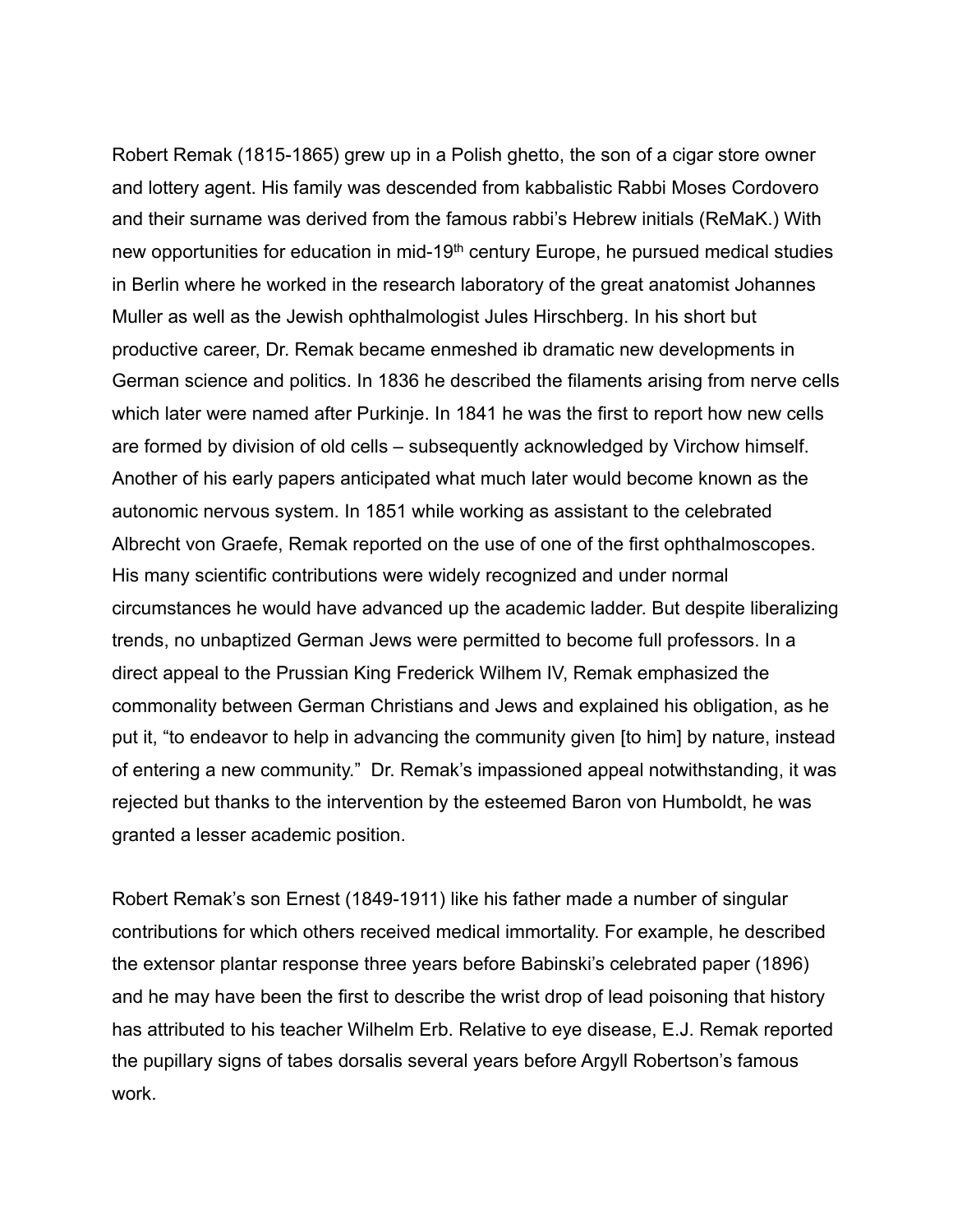### American Luminaries

During the late 19th century as America became a center of Jewry, many emigres came to this country to take advantage of its greater opportunities. Conversely, native-born medical students travelled to European centers to perfect their skills so that there was two-way medical traffic across the Atlantic. Yet, one of the first Jewish ophthalmologists, not only was born here but did his medical training in his hometown of Philadelphia. Isaac Hays (1796-1879), the son of a wealthy Sephardic merchant obtained his medical degree from the University of Pennsylvania in 1820 where one of his teachers was the surgeon Philip Syng Physick who sometimes has been referred to as "the father of American Surgery." Isaac Hays began his career as a general practitioner but soon became interested in eye diseases and was one of the first to specialize in that field. He joined the Wills Eye Hospital in 1834 and devised a "needle knife" that was used to extract cataracts. He may have been the first ion this county to prescribe glasses for correction of astigmatism. Not only was Dr. Hays a pionner ophthalmologist, he was one of the medical leaders of his time. A prolific writer, he also was editor of the *American Journal of Medical Sciences* which was widely known as "Hays' Journal" and acknowledged by Osler to be one of the few great medical journals in the world.

What's especially intriguing about Dr. Hays is that he was the main architect of the first code of ethics of the American Medical Association. Even before entering medical school he had apprenticed to Dr. Nathaniel Chapman who later would become the AMA's first President. At a boisterous organizational meeting in 1846, it was Hays who promoted the notion that scientific medicine was a moral enterprise more than a business. He proposed six motions, all of which unanimously passed, including a resolution that, "it is expedient that the Medical Profession in the United States be governed by the same code of Medical Ethics." Although Isaac Hays was the prime mover, a colleague recalled his "diffidence and reluctance to take center stage." One modern historian has suggested that as a practicing Jew in gentile America, Hays feared provoking an anti-Semitic backlash and chose to downplay his own role. Dr. Hays became the first Treasurer of the AMA and held high offices in other medical organizations. When he died in 1879, he was recalled as "a gentleman of the old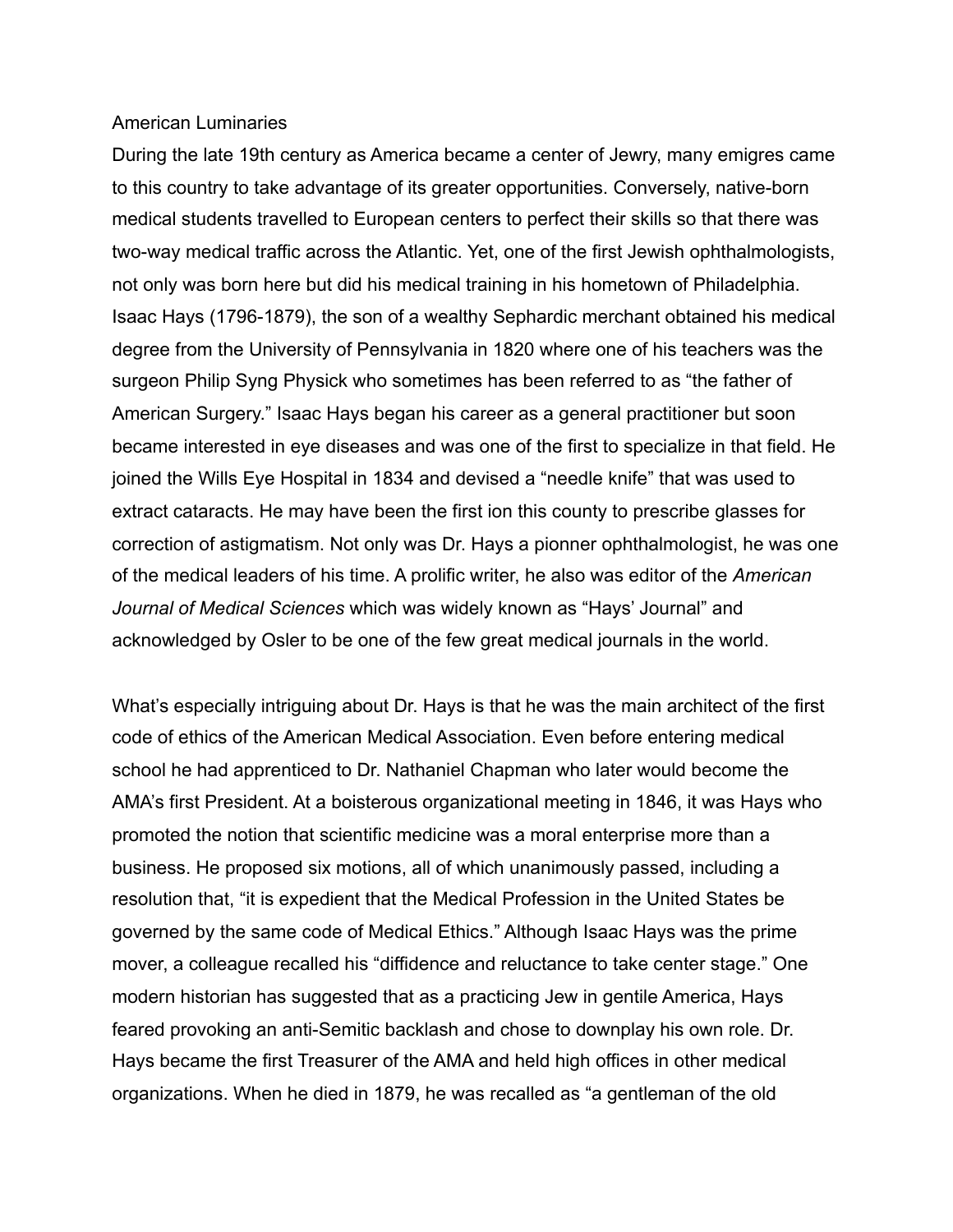school…esteemed throughout the United States and Europe for his labors to advance the science of the medical profession." His son Minis Hays followed in his father's footsteps and became a well known eye specialist and author.

Emil Gruening (1843-1914) emigrated from Prussia in the mid-19th century and soon afterward joined the Union Army. After the Civil War ended he returned to Europe to complete his medical studies under both von Graef and Helmholtz. A short but powerfully built man, when Gruening performed eye surgery a nurse had to hold his beard out of the way. Mount Sinai, "the Jews Hospital" had opened in New York in 1852 and in 1880 established an Eye, Ear and Throat Department which was headed by Dr. Gruening. In 1888, the aforementioned Dr. Carl Koller joined the staff as a consultant and promoted the idea that "the condition of the eye should be considered in relation to the condition of the body as a whole." When Gruening retired and the Eye Department was split off from ENT, Drs. Koller and Charles May took over the leadership. In 1900 Dr. May published a manual of diseases of the eye which by the time of his death in 1943 had gone through eighteen editions and was widely translated.

New York and Philadelphia were not the only places where Jewish doctors flourished. Dr. Simon Pollak (1814-1903), one of eleven children of a successful Bohemian merchant, as a young man studied Hebrew and Greek. He also read and knew by heart the history of the United States and was determined to immigrate there for, as he later recalled, "The United States of America was where the fatherhood of God, the brotherhood of man and the entire quality of political rights prevailed. It was my land of choice." Pollak had a private tutor and was able to enter the university's department of medicine at age sixteen, but didn't earn his medical degree in Prague until 1835. The next year he got his Doctor of Surgery & Obstetrics degree in Vienna and then in 1836 he sailed for New York. He briefly practiced general medicine there and then in New Orleans and Nashville before settling permanently in St. Louis where he specialized in eye diseases. He organized the first school for blind children west of the Mississippi and in 1856 was one of twelve founders of the Academy of Science of St.Louis. Dr. Pollak championed the cause of women physicians vouching for their moral character at a time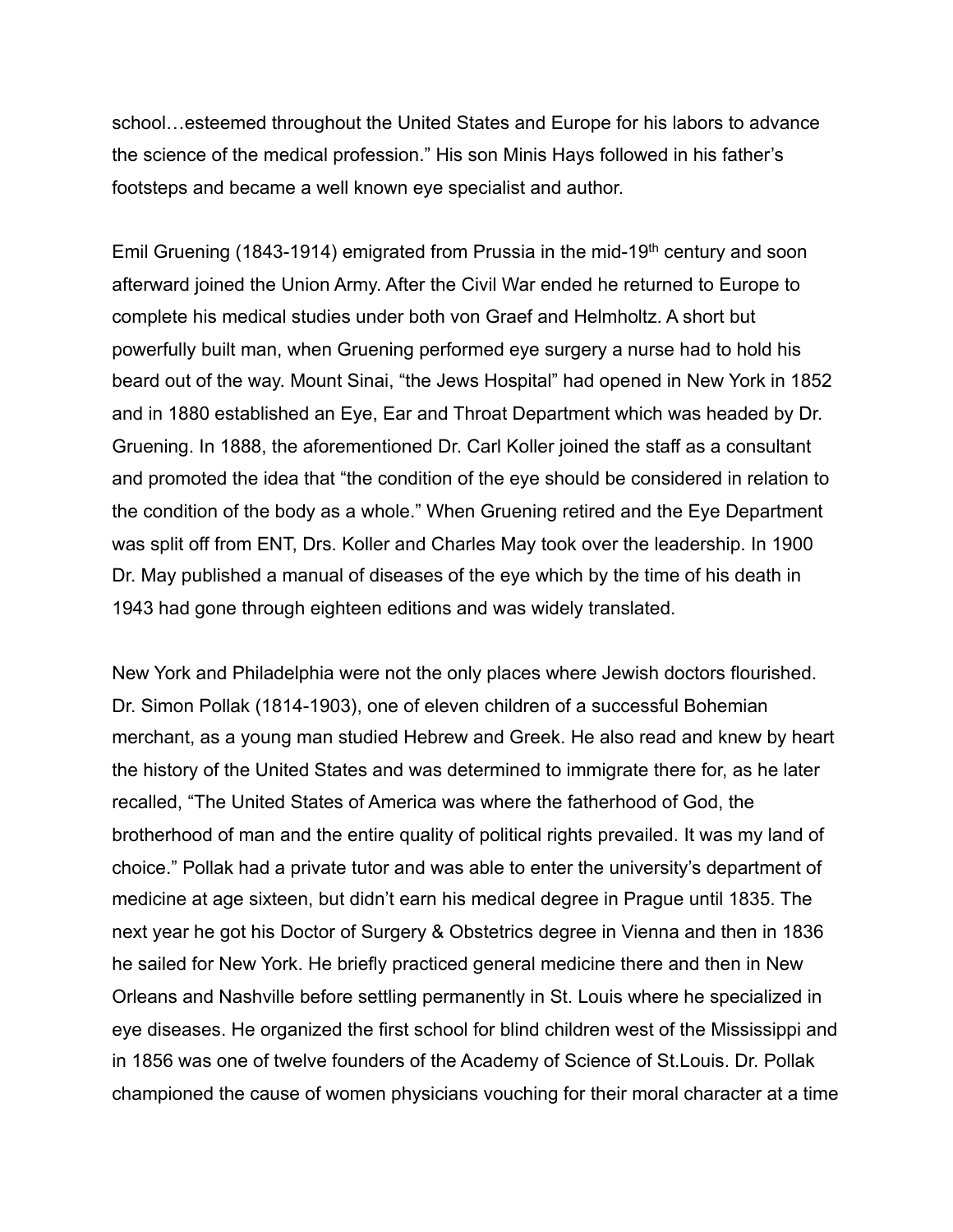when women who entered the profession were considered to be of ill repute. During the Civil War, as a member oi the U.S. Sanitary Commission he supervised conditions in hospitals, barracks and prisons. On a sour note, Dr. Pollak renounced his heritage and became a devout Catholic. Whether he did this out of conviction or ambition is unclear. Presumably it was the former but the fact was that in order to get ahead professionally and socially many Jews, both in Europe and here, felt obliged to convert.

Charles Lieberman (1813-1886), born in Riga, Latvia, was a political agitator against the Russian government as a student and was arrested several times. In 1888, having just received his medical degree in Berlin, he planned a trip throughout Europe, but in Hamburg saw an American Clipper ship which was about to sail for Boston. This appealed to his adventurous spirit and, impulsively, he changed plans and embarked for the United States. When Lieberman arrived the country was in the midst of a Presidential campaign which so impressed the young idealist that he decided to stay on. Undeterred by the fact that he knew no English, he settled in Washington, DC and soon put his surgical skills to good use. As a medical student Lieberman had observed the first surgical frepair of strabismus and when given the opportunity he was the first to perform the procedure in America. He advertised in the local newspapers that he was ready at all times "to advise or practice either medicine, surgery or midwifery for the poor at no charge, not excluding life-threatening operations." As a result, he became a great success despite his foreign manners. Dr. Lieberman had a dim view of local medical education and in his blunt way extolled the German system. He became one of the dominant figures in planning what would become Georgetown Medical School and had a rather turbulent career in local medical politics. He became recognized as one of the area's foremost eye surgeons and when Abraham Lincoln was shot and lay dying, Dr. Lieberman was one of the medical dignitaries in attendance at his bedside.

Dr. Aaron Friedenwald's immigrant father came to Baltimore in 1832 and at first made a living as an umbrella repairman. His first-born son was born in 1836 and as a young student expressed an interest in pursuing a medical career. His mother warned, "You will not make the salt for your bread." However, he persevered and after receiving his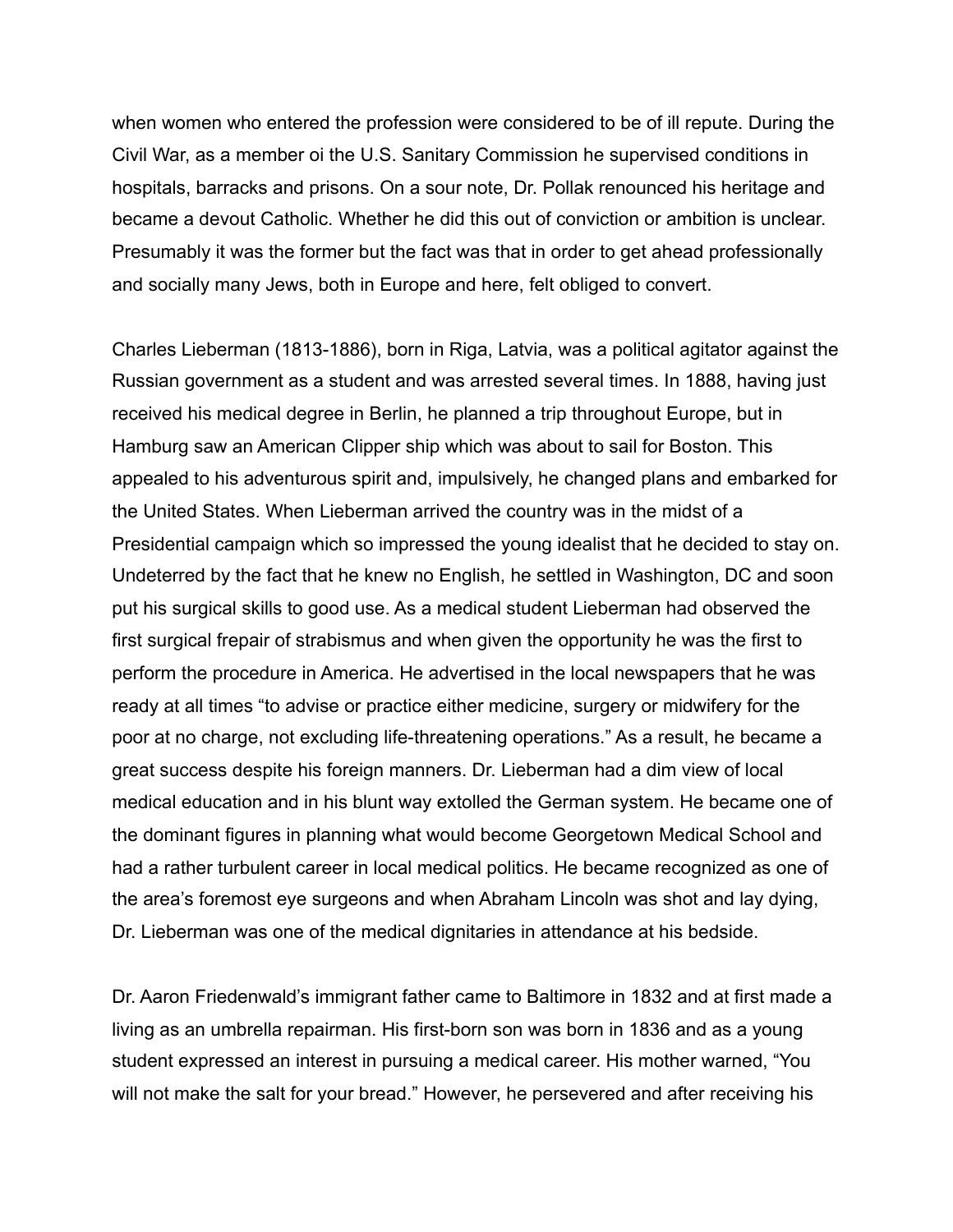medical degree went abroad to pursue post-graduate work. In a letter home he wrote, "I commenced [studying diseases of the eye] under the renowned von Graefe in Berlin… Partly from the fact that this branch has been little cultivated in our country, and partly from its being my favorite study, I should like, if possible, to make it my specialty at some future day." On his return to Baltimore in 1862, Aaron Friedenwald opened an office in his father's home and was the only "eye doctor" in the city. (In fact, he wasn't the first Baltimore ophthalmologist; a Dr. Julius Cohen (1801-1870) had that distinction having opened an eye and ear clinic as early as 1840. Indeed the Willis Hospital for the blind and indigent opened its doors in 1833.) When a chair of Diseases of the Eye and Ear was established in 1873 at the new College of Physicians and Surgeons of Baltimore, Aaron was elected to Professorship which he occupied until his death in 1902. Aaron Friedenwald was a leader not only in local and national medical organizations but in Jewish communal affairs as well. Among a myriad of activities, he also began collecting early medical manuscripts and books which, as we shall see, would have a profound effect upon his son.

Harry Friedenwald (1864-1950) followed in his father's footsteps in more ways than one. After earning his medical degree from Johns Hopkins in 1884, he went abroad to study in Berlin under the famous Jewish eye surgeon Julius Hirschberg (1843-1925) who had studied with Virchow and Helmholtz and was first assistant to von Graefe. Professor Hirschberg's original contributions to the medical literature exceeded three hundred articles and books and he edited the most influential ophthalmology journal of his time. Among many innovations he devised a giant electromagnet in order to extract metallic foreign bodies. His magnum opus was a ten volume History of Ophthalmology which appeared between 1899 and 1918. In order to collect material for this colossal work, he visited universities and archives all over the world. It was Professor Hirschberg who impressed young Harry Friedenwald with the importance of learning medical history in order to better understand the present. In later years, Harry compared Hirschberg with men like Winston Churchill who both made history and wrote about it with elegance of expression.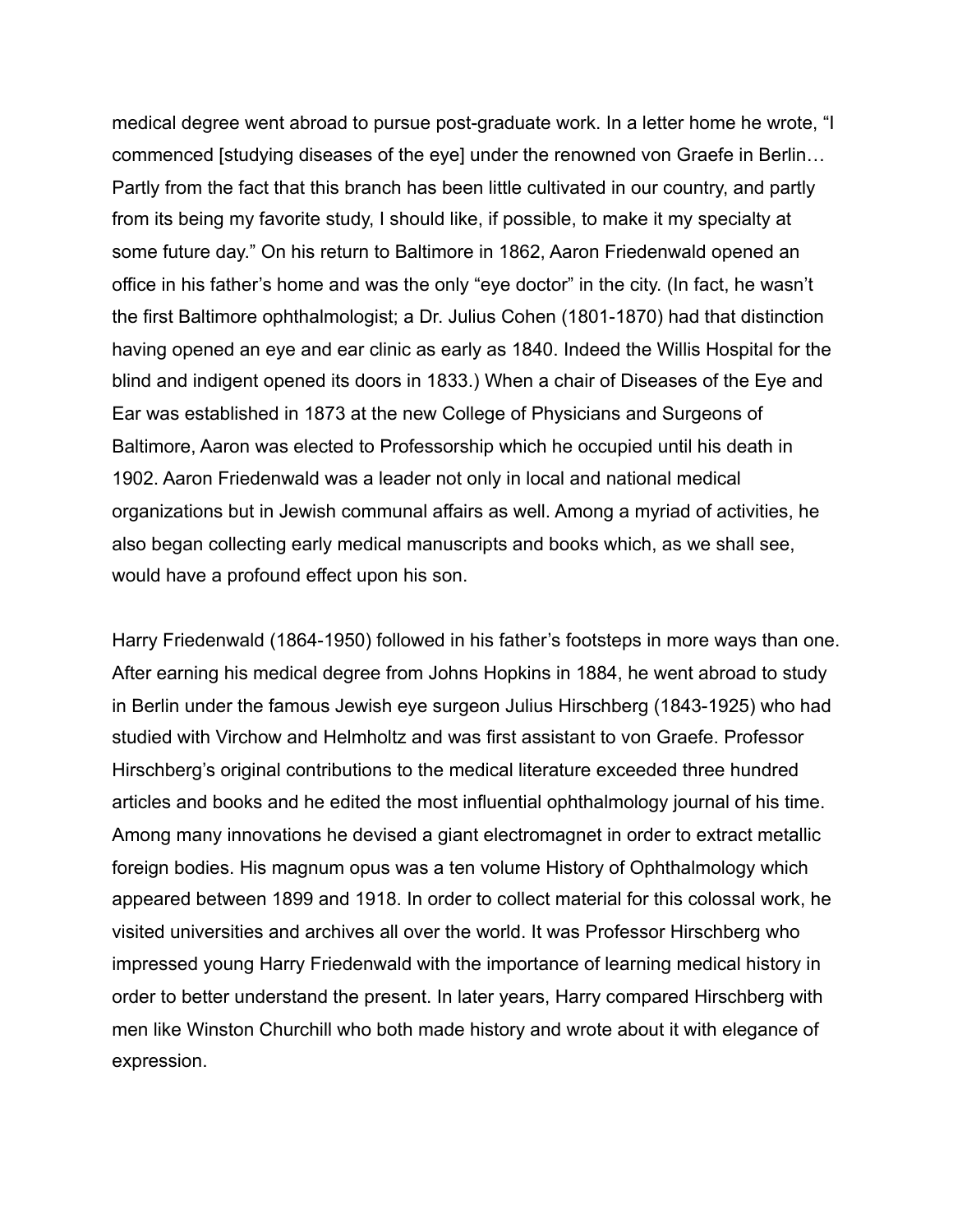When Harry Friedenwald returned to Baltimore his interest in medical history was inspired further by working with Drs. William Osler and William Welch and in 1896 he joined their new "book and journal club." Osler became president and young Friedenwald was made secretary. In fact, three years earlier Harry had been in the audience when his father delivered a speech at Graetz College in Philadelphia on "The History of Jewish Physicians and The Contributions of the Jews to the Science of Medicine." On that day, Harry decided to pursue his father's passion for Jewish medical history and book collecting and forty-seven years later, at Johns Hopkins he lectured on the very same subject that his father had. The next year (1944) his two volume collection of essays, *The Jews and Medicine* appeared which to this day is the classic reference work in the field.

Harry Friedenwald was an enthusiastic Zionist and in 1911 brought his family to Palestine for his son Jonas's bar mitzvah. They visited medical facilities and fell in love with the land. Two years later, with Judah Magnes and Chaim Weitzmann, Harry discussed the idea of buil;ding a "Hebrew University" in Jerusalem and he agreed to support the project in the United States. He also was a dedicated advisor to Hadassah whose leader was his life-long friend Henrietta Szold. Growing up in Baltimore, the Friedenwald's had five boys, the Szolds five daughters. After his first visit to Palestine Harry suggested to Henrietta that it would be helpful if trained American nurses could be sent to Jerusalem and recommended also that a lying-in hospital should be established there by Hadassah. In 1914 Harry Friedenwald spent two months as a one-man traveling eye clinic treating thousands of cases of trachoma in the agricultural settlements of Palestine. In 1918 he was present at the cornerstone laying of Hebrew University on Mount Scopus and later he served as chairman of the Zionist Committee in Palestine. Harry's son Jonas (1897-1955) also became a well known ophthalmologist as well as a strong supporter of Hebrew University. Upon Harry's death in 1950, the combined collections of Aaron and Harry Friedenwald, comprising more than 3,000 items, was donated to the National Library. It is the finest collection of its kind in the world. In 1957 an endowed medical faculty chair of the history of medicine was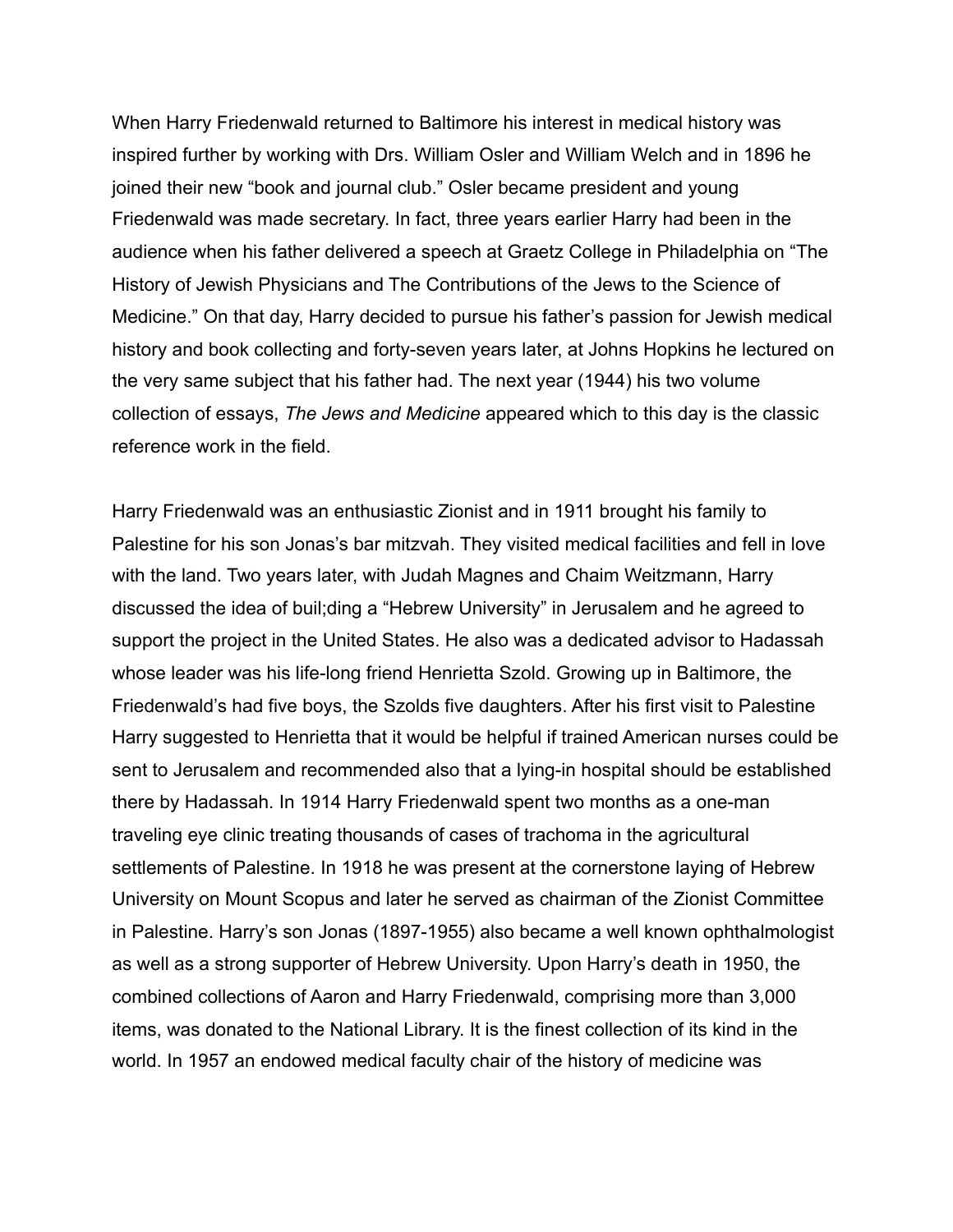dedicated in Harry Friedenwald's name at Hebrew University – the only such academic chair in the world.

## Palestine

One of the eye specialists whom Harry Friedenwald visited in Jerusalem was Abraham Ticho (1883-1960.) Dr. Ticho was an observant Jew from Moravia (Austro-Hungary) who during his post-graduate studies in Prague and Vienna took an interest in eye disorders that were especially prevalent in the Mid-East. After completing his internship in 1912, he accepted an offer from a German Zionist organization to head a clinic in Jerusalem. His goal was to eradicate trachoma which was endemic and in the first year alone, 70,000 patients of all social, ethnic and religious backgrounds came to his clinic in *Mea She'arim*. Soon he was followed to Palestine by his cousin Anna, an art student, and they married that same year. During World War I, Dr. Ticho served as chief military physician in the Turkish army and for his work in Lebanon and Syria was awarded the medal of honor. Under the British mandate he headed the eye department of the Rothschild-Hadassah Hospital and also directed his own eye clinic (*Lema'an Zion*.) Every day hundreds of Jews and Arabs, rich and poor, would come, sometimes by donkey of camel, to be seen by the famous doctor. Among the Arabs, the name "Ticho" became synonymous with eye specialist. In 1956 a group of captured Egyptian army doctors were asked whether there was anything they wished to see in Israel before being returned home? They replied that they wished to meet Dr. Ticho and they were granted their request. Dr. Ticho's wife Anna became a famous artist and late in life was awarded the prestigious Israel Prize. He was a great collector of Hannukah candelabra and today both his collection and her paintings are displayed in their former home/clinic which after Anna's death was bequeathed to the people of Jerusalem as a public center for art and culture. (Ticho House now is run by The Israel Museum.)

One of Dr. Ticho's colleagues Ariel Feigenbaum was born in Lemberg in 1885. He received his medical degree in Vienna and then assisted Professor Hirschberg in Berlin for two years before moving to Palestine in 1913. Dr. Feignebaum was arrested by the Turks in 1917, escaped to Damascus but was unable to return until 1919 when the city